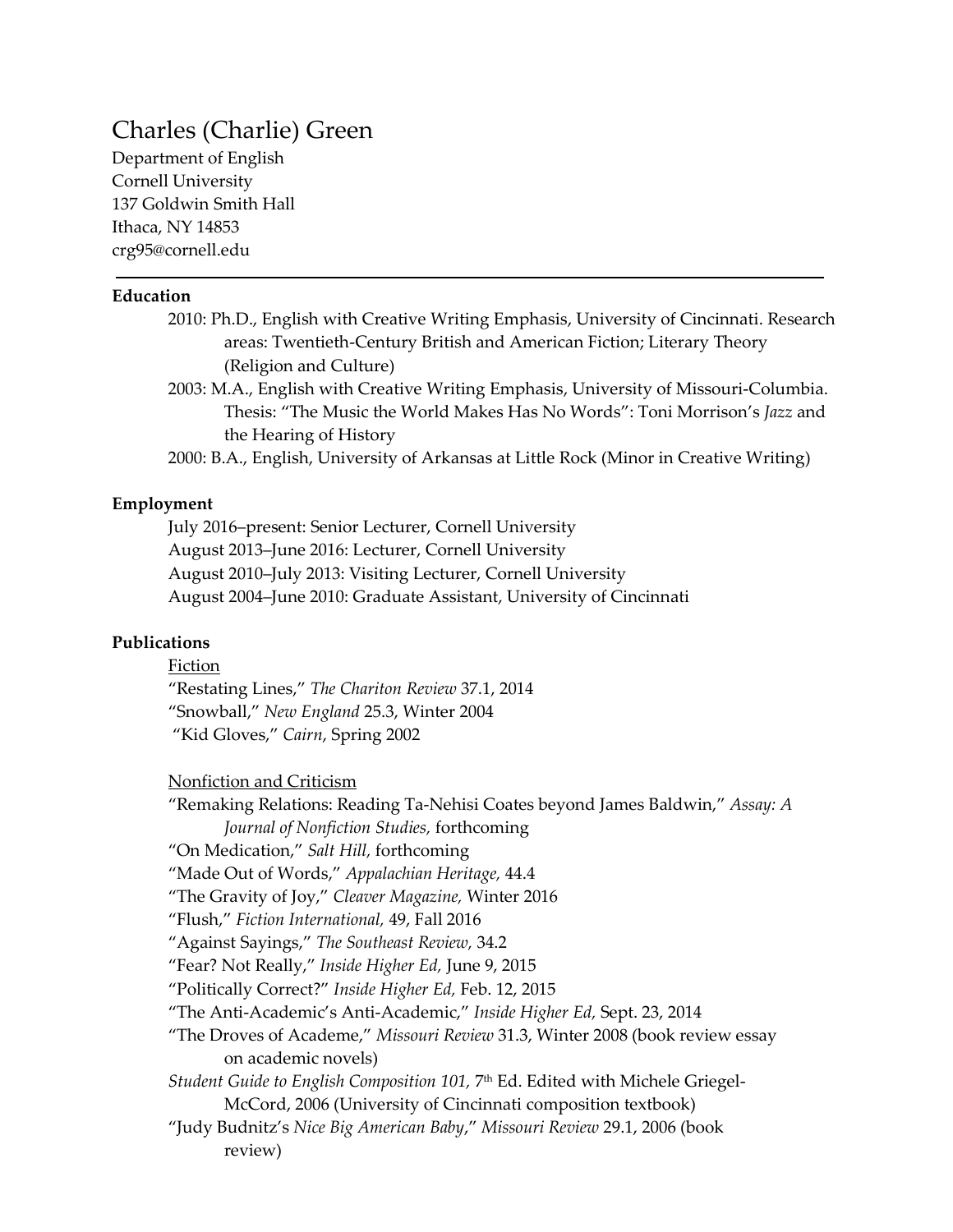"Toni Morrison's *Love*," *Missouri Review* 27.1, 2004 (book review)

"A Conversation with Peter Ho Davies," *Center: A Journal of the Literary Arts*, Volume 3, 2004 (interview)

## **Teaching Experience**

Cornell University

English 2890: Creative Nonfiction: Exploring the Personal Essay, Spring 2017, Spring 2016, Spring 2015, Spring 2014

English 2800/10: Creative Writing, Fall 2016, Spring 2016, Spring 2015, Spring 2014, Spring 2013, Fall and Spring 2012, Fall and Spring 2011, Fall 2010

English 1167: FWS, Great New Books, Fall and Spring 2013, Fall and Spring 2012, Fall and Spring 2011, Fall 2010

English 1134: FWS, True Stories, Fall 2016, Fall 2015, Fall 2014

English 1132: FWS, The Personal Essay, Summer 2014, Summer 2013, Summer 2012

Course leader, English 1134: FWS, True Stories, June 2014–present Course leader, English 1167, FWS, Great New Books, August 2010–May 2014

## University of Cincinnati

English 732: Teaching Practicum II, Teaching Assistant, Winter 2006 English 731: Teaching Practicum I, Teaching Assistant, Fall 2005 English 289: Intermediate Composition, Fall 2009, Winter 2010 English 211: Creative Writing: Introduction to Fiction, Fall 2009 English 203: Topics in Literature: Fractured Fairy Tales, Summer 2007 English 103: English Composition III, Spring 2005, Spring 2006 English 102: English Composition II, Winter 2005, Summer 2006 English 101: English Composition I, Fall 2004, Fall 2005

## University of Missouri–Columbia

English 50: Creative Writing, Introduction to Fiction, Fall 2002, Spring 2003 English 20: Exposition and Argumentation, Fall 2003, Spring 2004 English 5: Reading Literature, Teaching Assistant, Fall 2003

# **Conference Presentations**

"Reorienting Genre and Literary Fiction" Ohio Festival of the Short Story, May 8, 2010

- "Step Inside: Building Memory Palaces to Create Character" at the AWP Pedagogy Forum, February 12, 2009.
- "Orienting the Reader in Genre and Style" at the AWP Pedagogy Forum, January 31, 2008.
- "The Gospels of Faith and Doubt" (fiction reading) at the Midwest Modern Language Association, November 9, 2007
- "Humor and the Inaugural Moment: Disaster Jokes and Recycling the Familiar" at "Inaugural Moments: The Canonization of Events" at the University of Missouri–Columbia, February 22, 2003